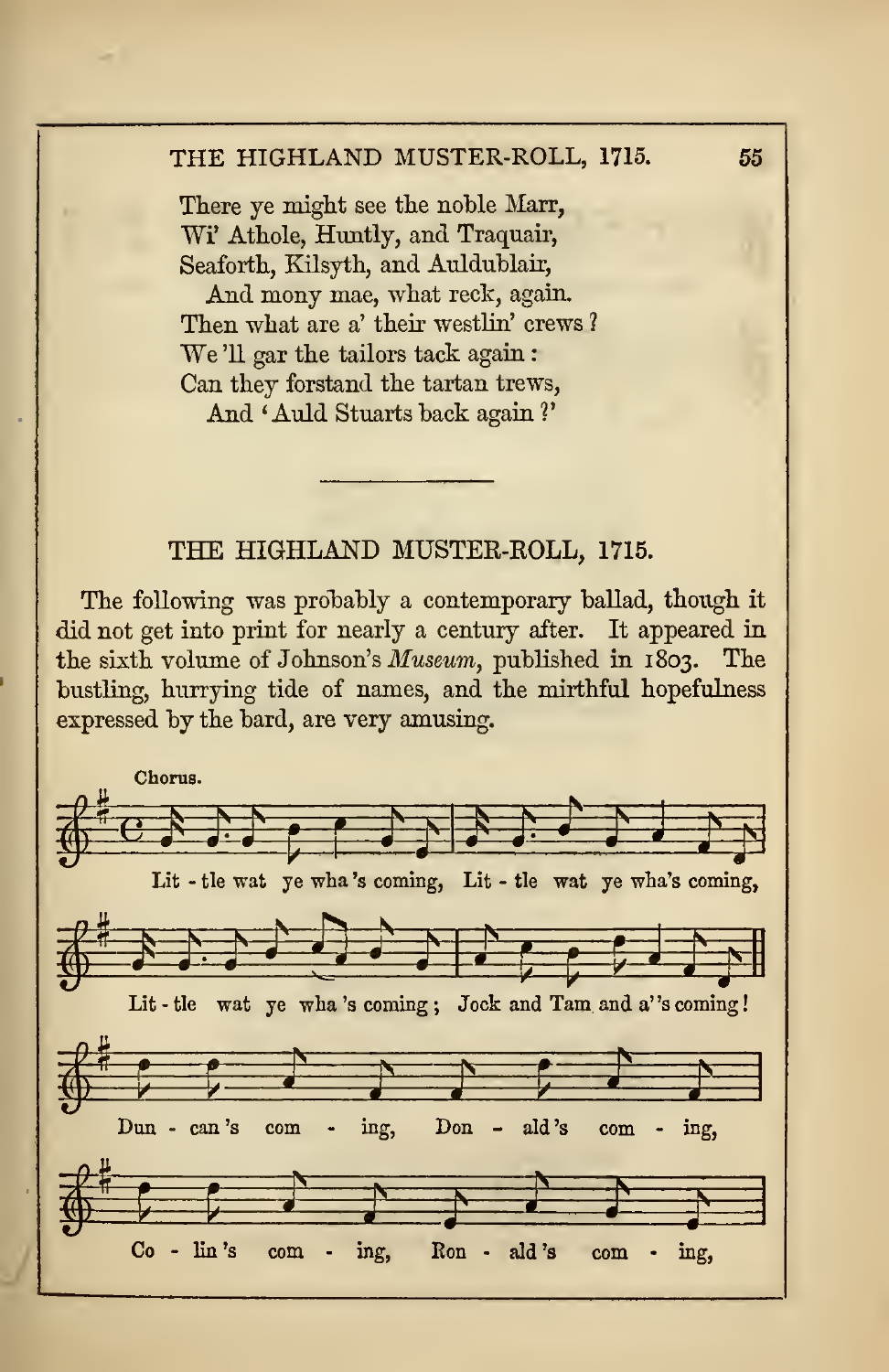

Little wat ye wha 's coming, Little wat ye wha 's coming, Little wat ye wha's coming: Jock and Tam and a' 's coming !

Duncan 's coming, Donald 's coming, Colin 's coming, Ronald 's coming, Dougal 's coming, Lauchlan 's coming, Alister and a''s coming !

Little wat ye wha 's coming, Little wat ye wha 's coming, Little wat ye wha's coming; Jock and Tam and a' 's coming !

Borland and his men 's coming, The Camerons and Maclean's coming, The Gordons and Macgregor's coming, A' the Duniewastles coming !

Little wat ye wha 's coming, Little wat ye wha 's coming, Little wat ye wha's coming; MacGilvray o' Drumglass is coming !